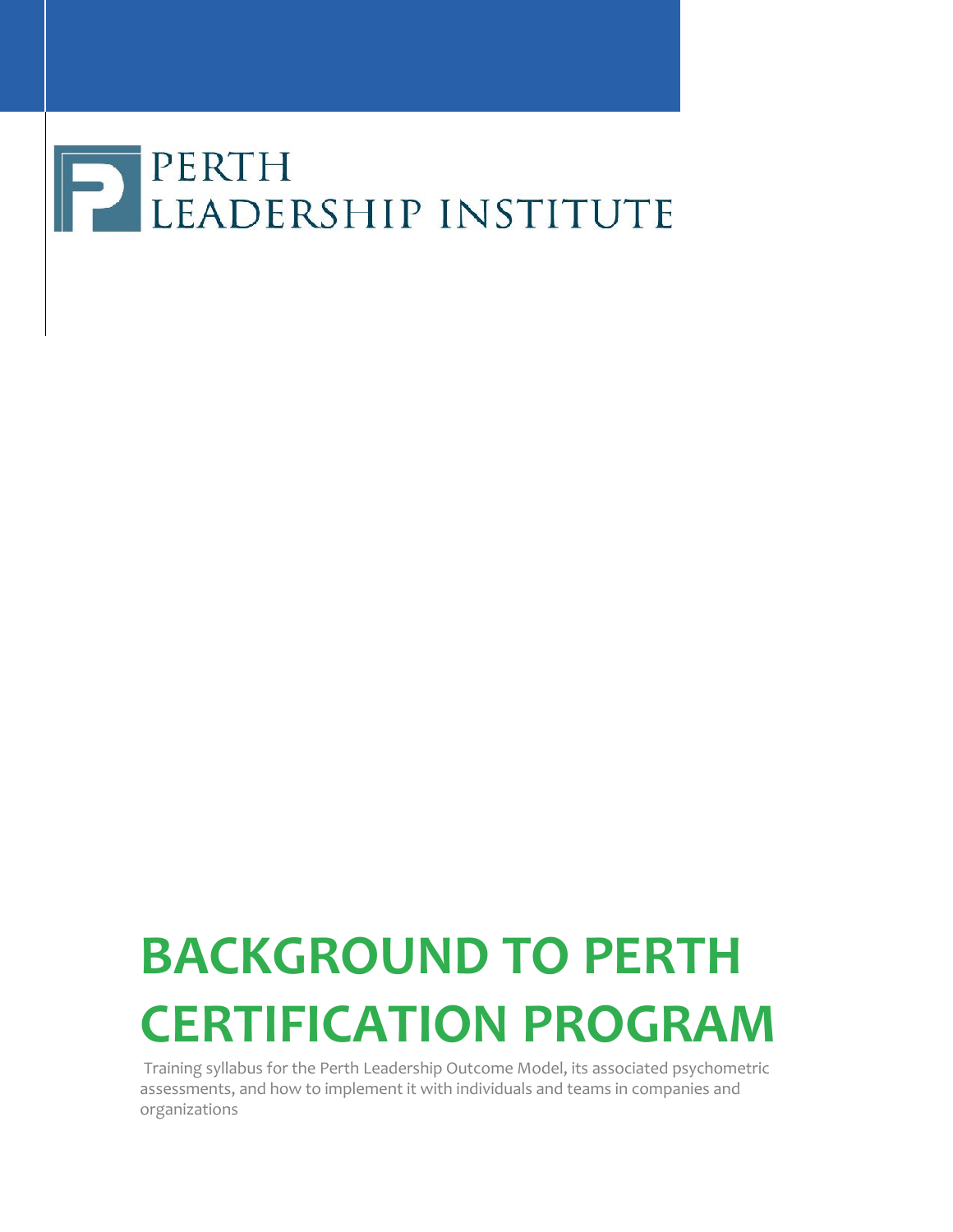

### **Perth Consultant Certification (PCC) Program Summary**

The Perth Leadership Outcome Model (PLOM) is a groundbreaking new model of leadership which predicts business and financial outcomes of leaders, teams and companies. PLOM is a sophisticated methodology that predicts the financial performance and valuation trajectory of individuals, their teams and their companies and even their competitors based upon their business personality profile and financial signature™ and shows executives how to improve their potential to impact enterprise valuation in a more positive way.

The Perth Leadership Institute (PLI) depends on its Perth Certified Consultants to deliver its programs. Its training is detailed, highly sophisticated and requires commitment to complete. This is in keeping with our clients who are usually top executives of large, global companies who demand the highest levels of sophistication and utility in their training.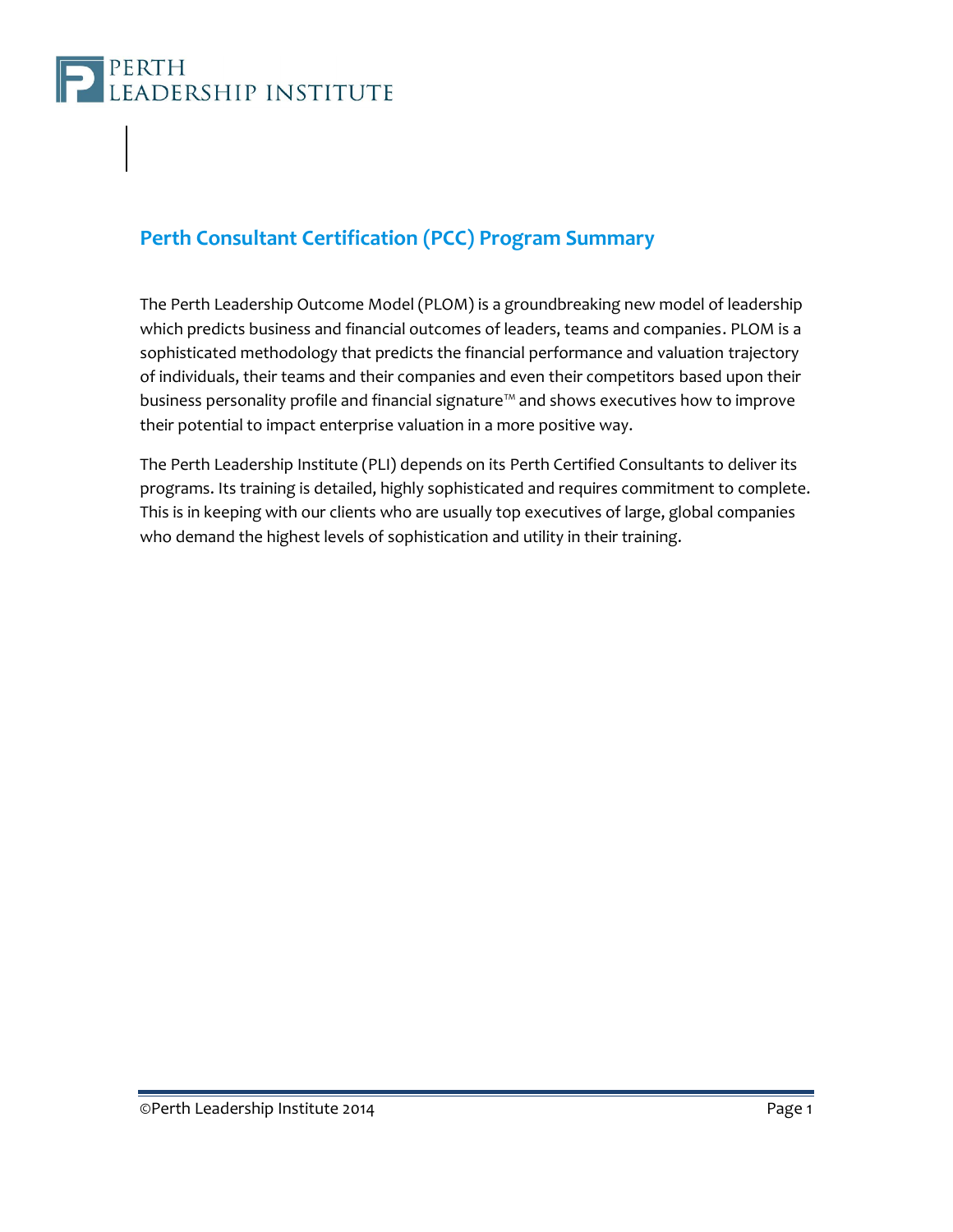

### **Table of Contents**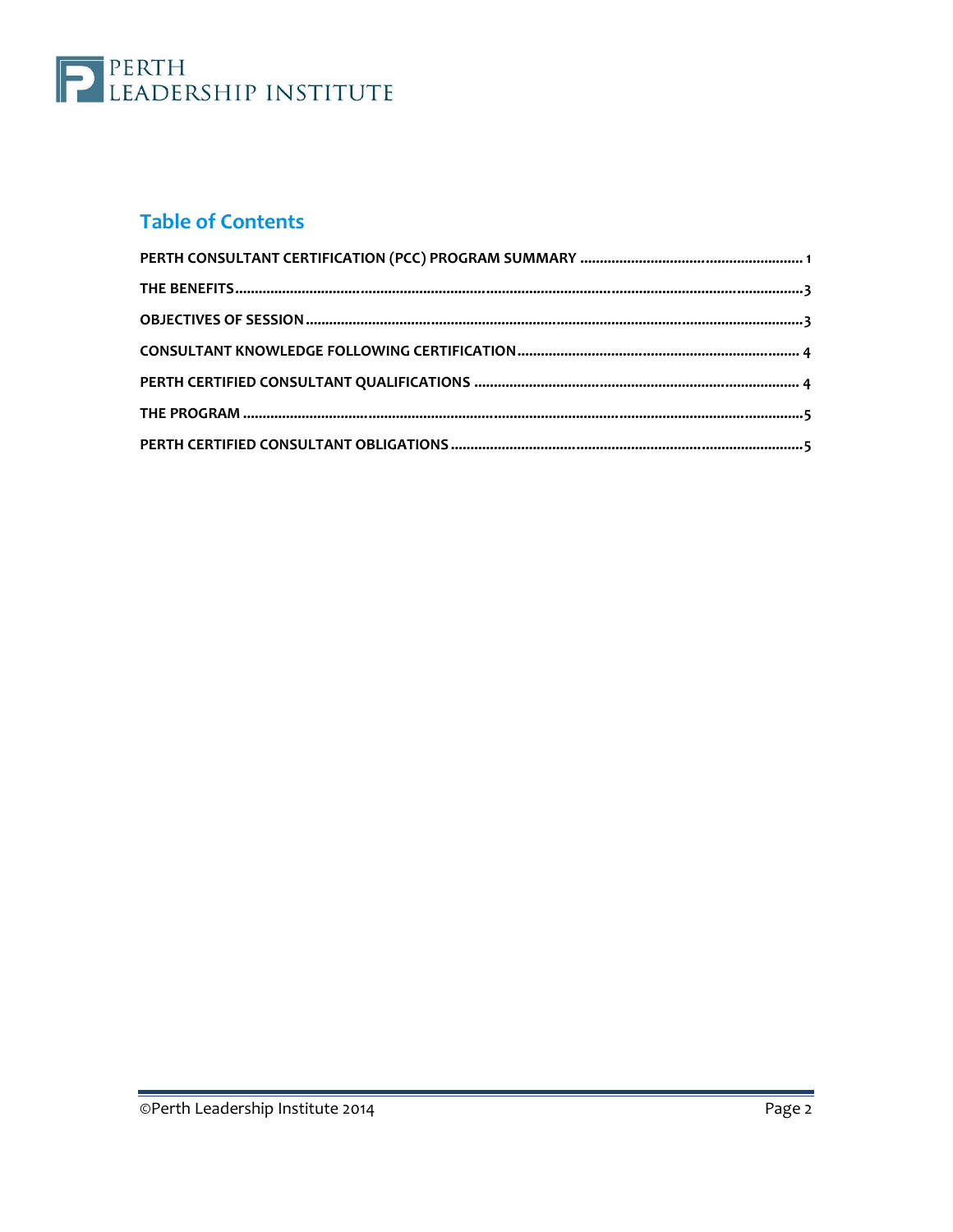

### **The Benefits**

PLOM Certification offers numerous significant benefits to a PCC:

- 1. A new set of clients for them offering a new source of revenues.
- 2. A new way of selling and penetrating new accounts.
- 3. A way to penetrate top leadership levels.
- 4. A way to retain clients on an active program for extended periods.
- 5. High revenues and billing that expands with the size of the client.
- 6. A proprietary approach that has no competition.
- 7. A significant upgrading of their own professional skills and capabilities.

#### **Objectives of Session**

- 1. Participants know how to assess the business acumen and innovation potential of managers and leaders using formal assessment instruments.
- 2. They understand how to implement individual and group feedback sessions to improve their alignment with the organization's financial performance, innovation and market value goals.
- 3. They can design training and development programs to improve the financial performance and innovation impact of managers and leaders.
- 4. They can implement business transformation programs based on business acumen assessment and development approaches.
- 5. They understand how to integrate this approach into other system-wide human capital development approaches.
- 6. They understand how to relate the approach to professional and personal activities: it will show managers how to improve their own professional and personal performance from a financial as well as from the perspective of interpersonal and professional non-financial competencies.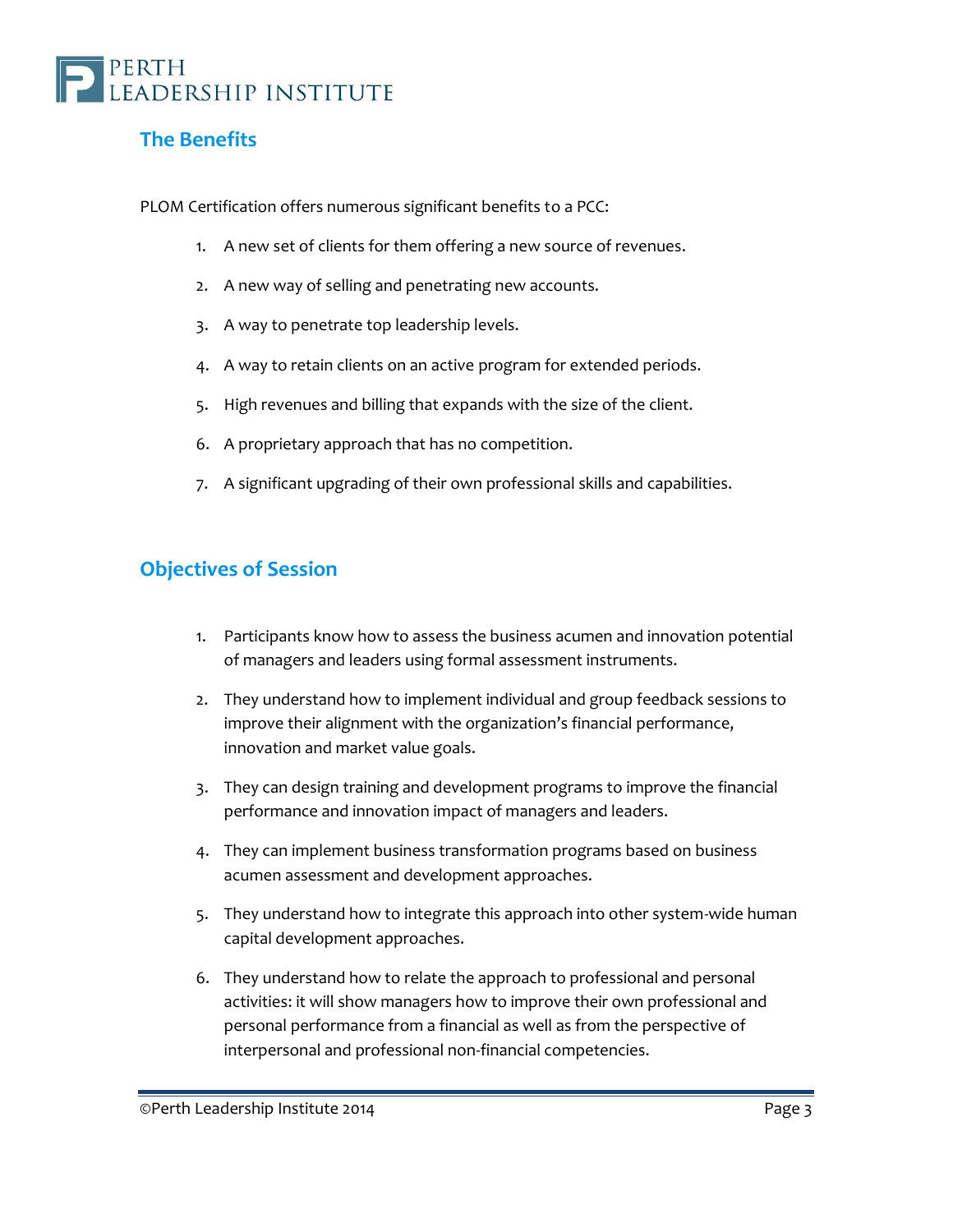# PERTH<br>Leadership institute

### **Consultant Knowledge Following Certification**

Perth expects its consultants to be familiar with the following after certification:

- 1. Full knowledge of the PLOM system.
- 2. Understanding of the various products and services based on PLOM.
- 3. Understanding of the various assessments, their usage, administration and interpretation.
- 4. A comprehensive understanding of how they are used in a business environment.
- 5. How this can be applied for the purpose of individual executive performance improvement.
- 6. How this can be applied for the purpose of individual, team and company performance improvement.
- 7. Intervention strategies and their implementation.
- 8. How to sell, market and deliver these services from a commercial perspective.

### **Perth Certified Consultant Qualifications**

To maintain the highest standards of quality, PLI selects only those individuals with the right background and qualities to become a PCC. Some of what we look for in potential candidates is strong experience in business and leadership and preferably with some management consulting combined with a good background and understanding of business management and financial reporting in order to be able to successfully complete this training.

These candidates will undergo two levels of training to become a PCC. The first level of training consists of intense classroom studies including not only traditional learning approaches but also combined with extensive workgroup session, simulations and interactive exercises. The second level of training is practical fieldwork at paid client engagements. Each PCC is encouraged to re-certify on an annual basis to ensure they are up to date on the latest PLOM methods.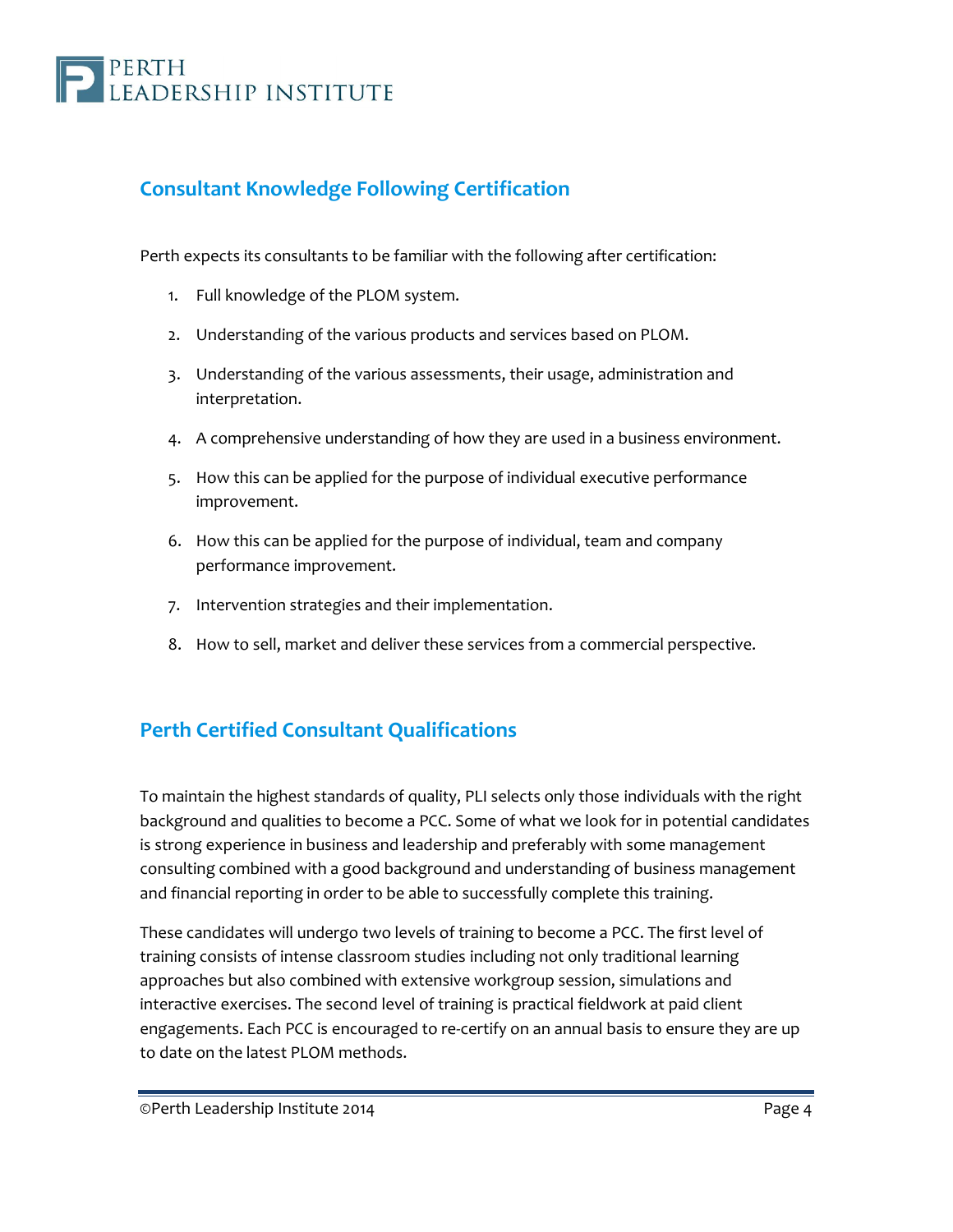

#### **The Program**

The PCC program requires formal training and on-the-job training. Key highlights of the program are:

- 1. A total of 5 days classroom training, either in two sessions of 3 days followed by a two-day session, or a five day session.
- 2. Completion of Perth assessments by the PCC to demonstrate the value and usage of the system.
- 3. Extensive use of work groups and simulations to increase training effectiveness.
- 4. An exam at the end comprising a multiple choice exam and a written exam.

### **Perth Certified Consultant Obligations**

To protect the Perth Certified Consultants and our brand we ask each of our selected candidates to agree to a Certified Consultant Agreement. To highlight the terms of this Agreement:

- The PCC can use the PLOM services with any of its clients or prospects.
- PLI will contract with Certified Consultants on appropriate client engagements to deliver PLOM services to PLI clients.
- Once PLI disengages from a customer the Certified Consultant is free to sell other services to that client.
- The Agreement makes provision for consultants to receive sales commissions and to be the contract principal in the case of clients that the consultant attracted as a result of their own efforts including pre-existing customers.
- PLI maintains all ownership and rights to all Intellectual Property and the PCC commits not to infringe on these intellectual property rights, nor to assist others to do so.